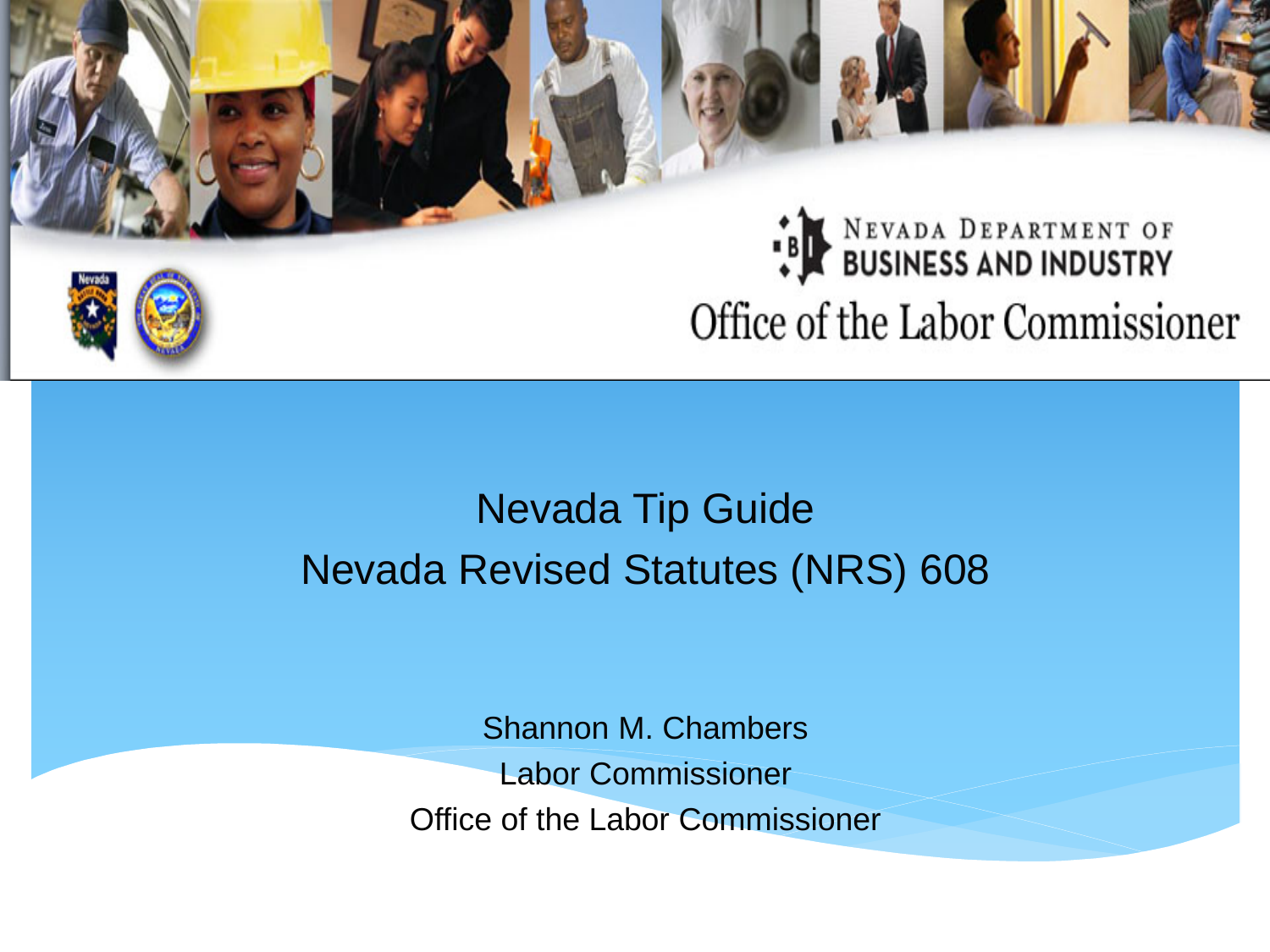NRS 608.160 Taking or making deduction on account of tips or gratuities unlawful; employees may divide tips or gratuities among themselves.

**NRS 608.160** – Primarily governs tips and gratuities and states in pertinent part:

- 1. It is unlawful for any person to:
- (a) Take all or part of any tips or gratuities bestowed upon the employees of that person.
- (b) Apply as a credit toward the payment of the statutory minimum hourly wage established by any law of this State any tips or gratuities bestowed upon the employees of that person.
- 2. Nothing contained in this section shall be construed to prevent such employees from entering into an agreement to divide such tips or gratuities among themselves.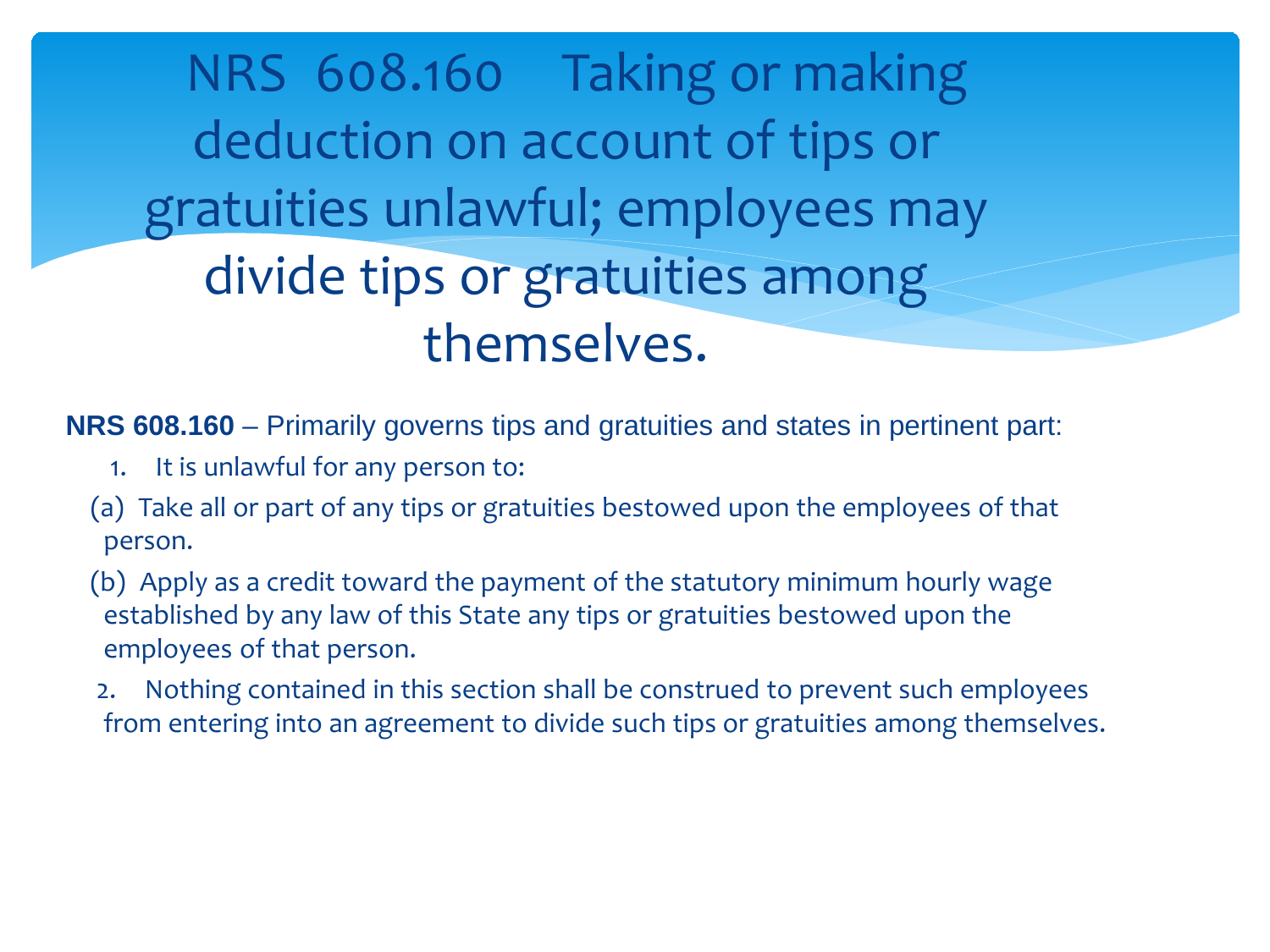

- ◆ NRS 608.010 "Employee" defined. "Employee" includes both male and female persons in the service of an employer under any appointment or contract of hire or apprenticeship, express or implied, oral or written, whether lawfully or unlawfully employed.
- ◆ NRS 608.011 "Employer" defined. "Employer" includes every person having control or custody of any employment, place of employment or any employee.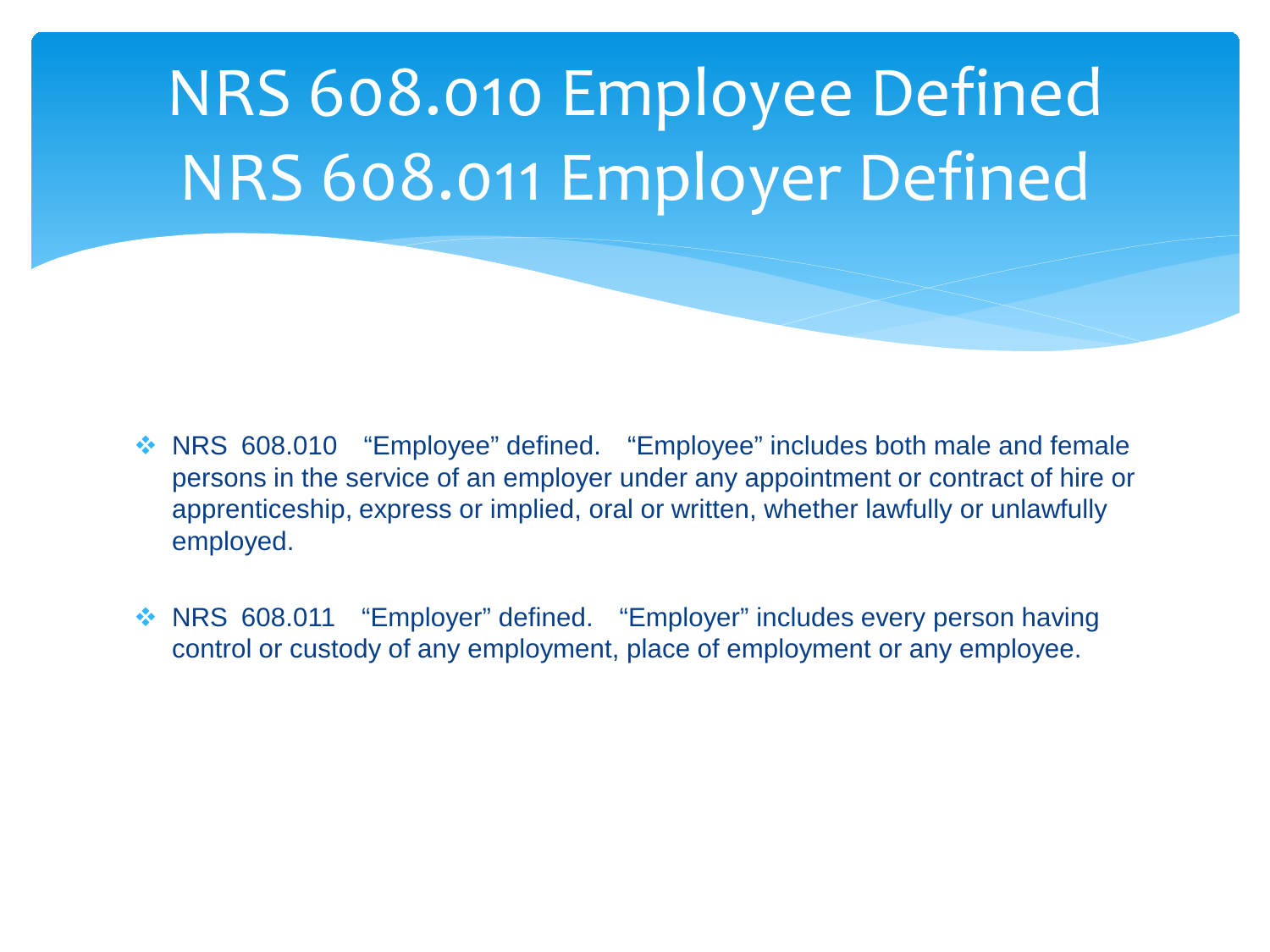## TIP CREDIT PROHIBITED UNDER NEVADA LAW

Tip credit permits an employer to fulfill part of its hourly minimum wage obligation to a tipped employee with the employee's tips. 29 United States Code (U.S.C.) § 203(m).

◆ Although recognized under the Fair Labor Standards Act (FLSA), Nevada law specifically prohibits tip credits.

 $\cdot$  NRS 608(1)(b): It is unlawful for any person to: apply a credit toward the payment of the statutory minimum hourly wage established by any law of this State any tips or gratuities bestowed upon the employees of that person.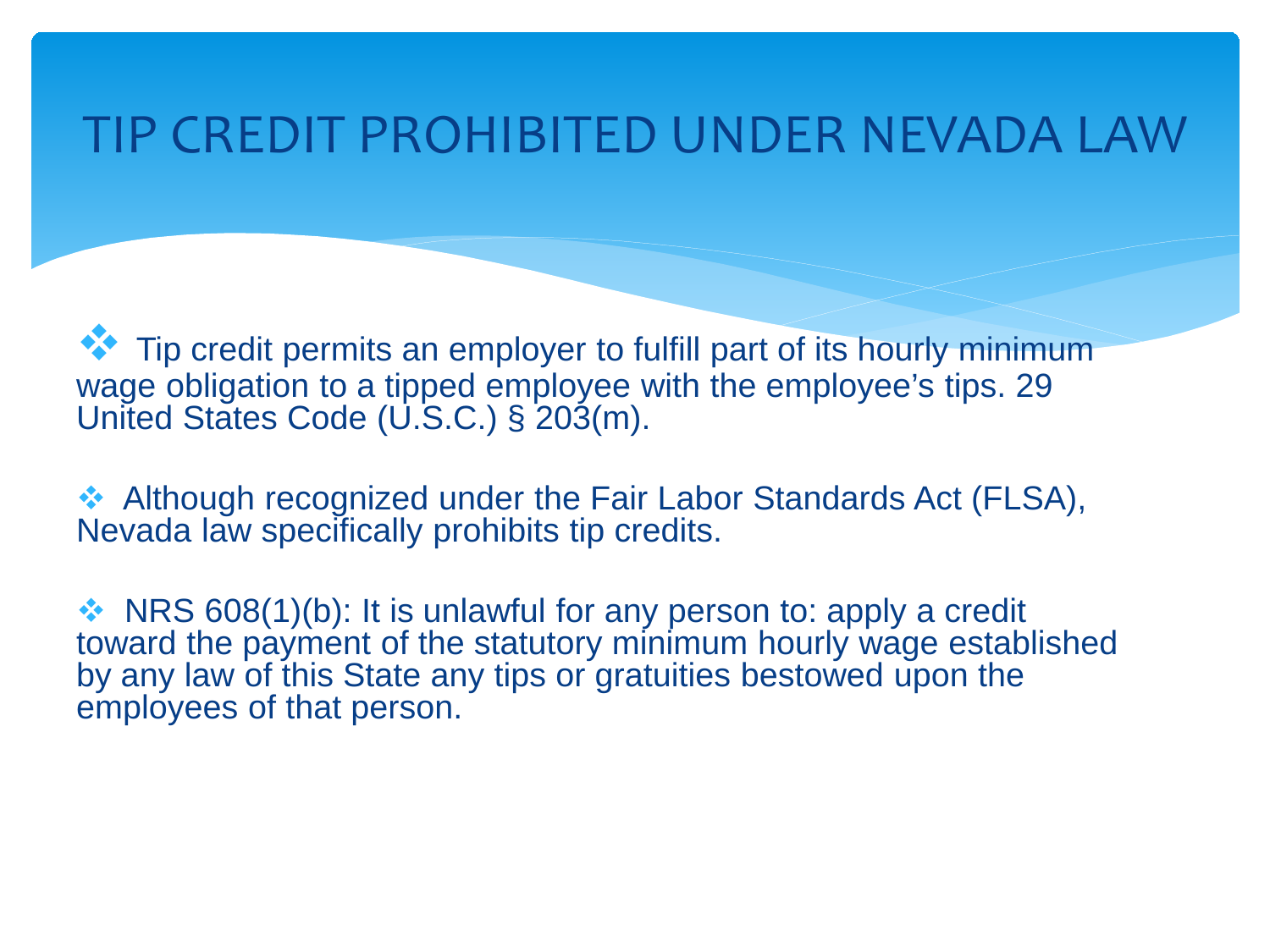## Tip pooling

**Pursuant to NRS 6018.160(2) and Nevada Case Law Mandatory Tip** 

#### **Pooling in Nevada is Permissible**

 Under Nevada Statutes employees are able to enter into valid tip pooling agreements:

> NRS 608.160(2) "Nothing contained in this section shall be construed to prevent such employees from entering into an agreement to divide such tips or gratuities among themselves.

### Nevada Caw Law permits mandatory tip pooling:

Employers may establish mandatory tip pools, that include employees of different ranks, so long as all the tips are distributed amongst the employees, and the employer does not keep any portion of the tips for themselves. *Wynn Las Vegas, LLC v. Baldonado, et al.*, 129 Nev., Advance Opinion 78 (Oct. 31, 2013).